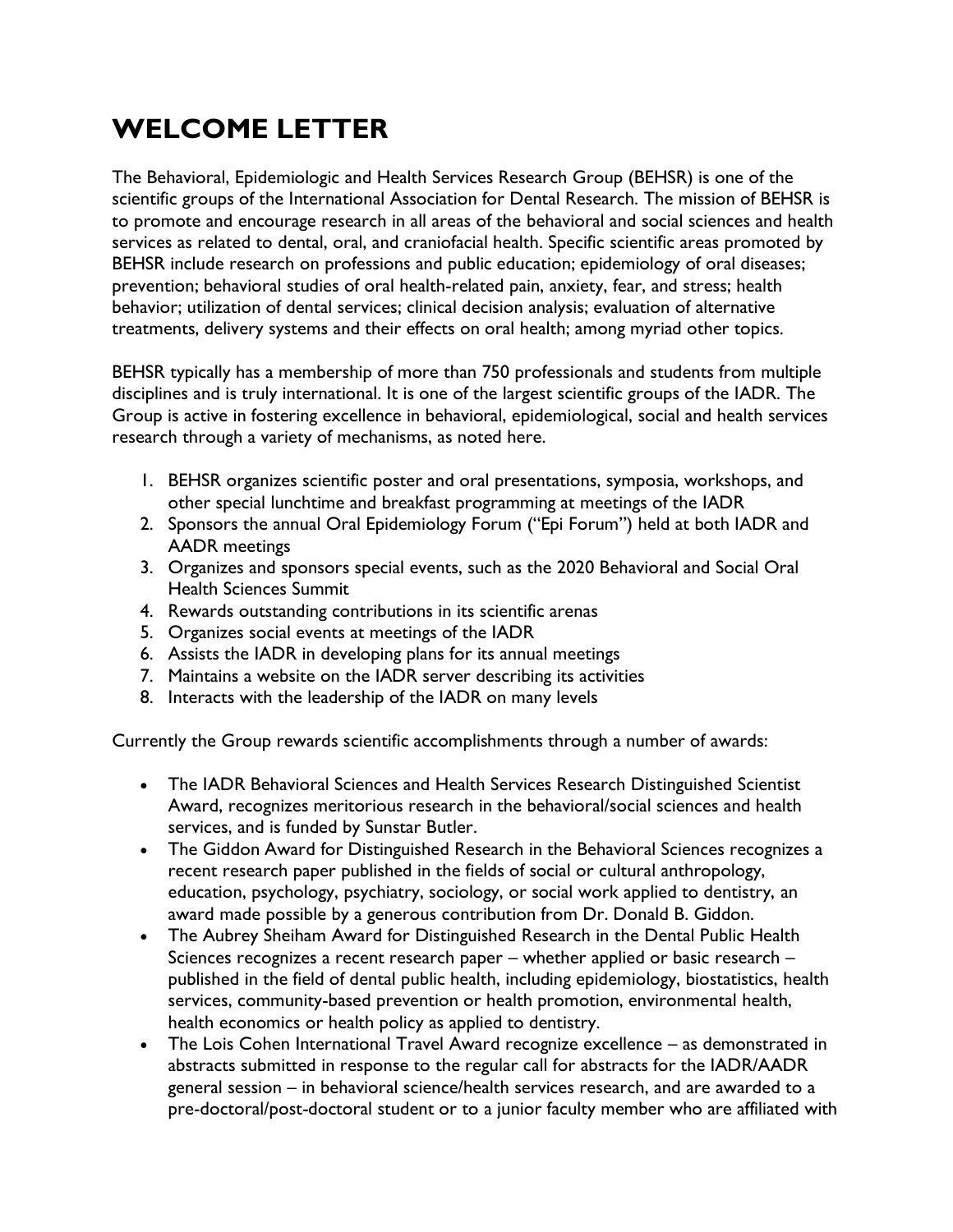institutions located in countries designated as lower middle income or below according to the World Bank Classification.

- Two BEHSR Outstanding Student Abstract Awards recognize excellence in behavioral and social science/health services research, as demonstrated in abstracts submitted in response to the regular call for abstracts for the IADR/AADR general session, with one award to be given to a pre-doctoral student and one award to be given to a postdoctoral student.
- The IADR/Lion Dental research Award for Junior Investigators stimulates junior researchers by: (a) recognition of outstanding and innovative research in basic dental science for the improvement of public dental health, and (b) recognition of applied research achievements for improvement and development of oral care products for the prevention of oral disease. This award is made possible by a generous donation from the Lion Corporation, Tokyo, Japan.

The Group interacts extensively with other Groups in IADR. BEHSR often works with other Groups to co-sponsor scientific symposia and poster and oral presentation sessions. Members of BEHSR also are frequently selected to present or give posters in scientific sessions wholly sponsored by other Groups.

The Group interacts extensively with the leadership of the IADR. BEHSR members currently are serving on IADR Committees and have been elected to IADR offices. Members also are active in their Divisions, such as AADR.

The BEHSR Group is open to any member of the IADR. As membership in one scientific group is included with IADR membership, we encourage our colleagues to designate BEHSR as their primary affiliation. If a member has designated another group as their primary membership, then they are invited and encouraged to join BEHSR for a modest additional fee, allowing them all rights and privileges of BEHSR membership. BEHSR especially encourages students and other trainees to become members and participate in Group activities. IADR members may belong to as many Groups as they wish.

BEHSR encourages all of its members to be active in the work of the Group. All members are welcome and encouraged to attend Business Meetings held during IADR meetings. Other opportunities to contribute to the Group include becoming an elected officer (nominations due around January of each year), helping to review abstracts submitted for the AADR and IADR meetings, serving on award selection committees and on other special workgroups. Interested members should contact any of the current BEHSR officers (listed on the Group's home page) who can help explore opportunities for participation.

In its mission to promote oral research in the behavioral and social sciences and health services, BEHSR strongly encourages the submission of creative and high-quality abstracts describing research findings in presentations and posters for the annual IADR and AADR meetings. It also encourages suggestions for symposia – oral presentations along a cohesive theme of great interest to BEHSR and other IADR members. Ideas should be directed to the BEHSR Program Director or Symposium Coordinator. Symposia applications are usually due around August of